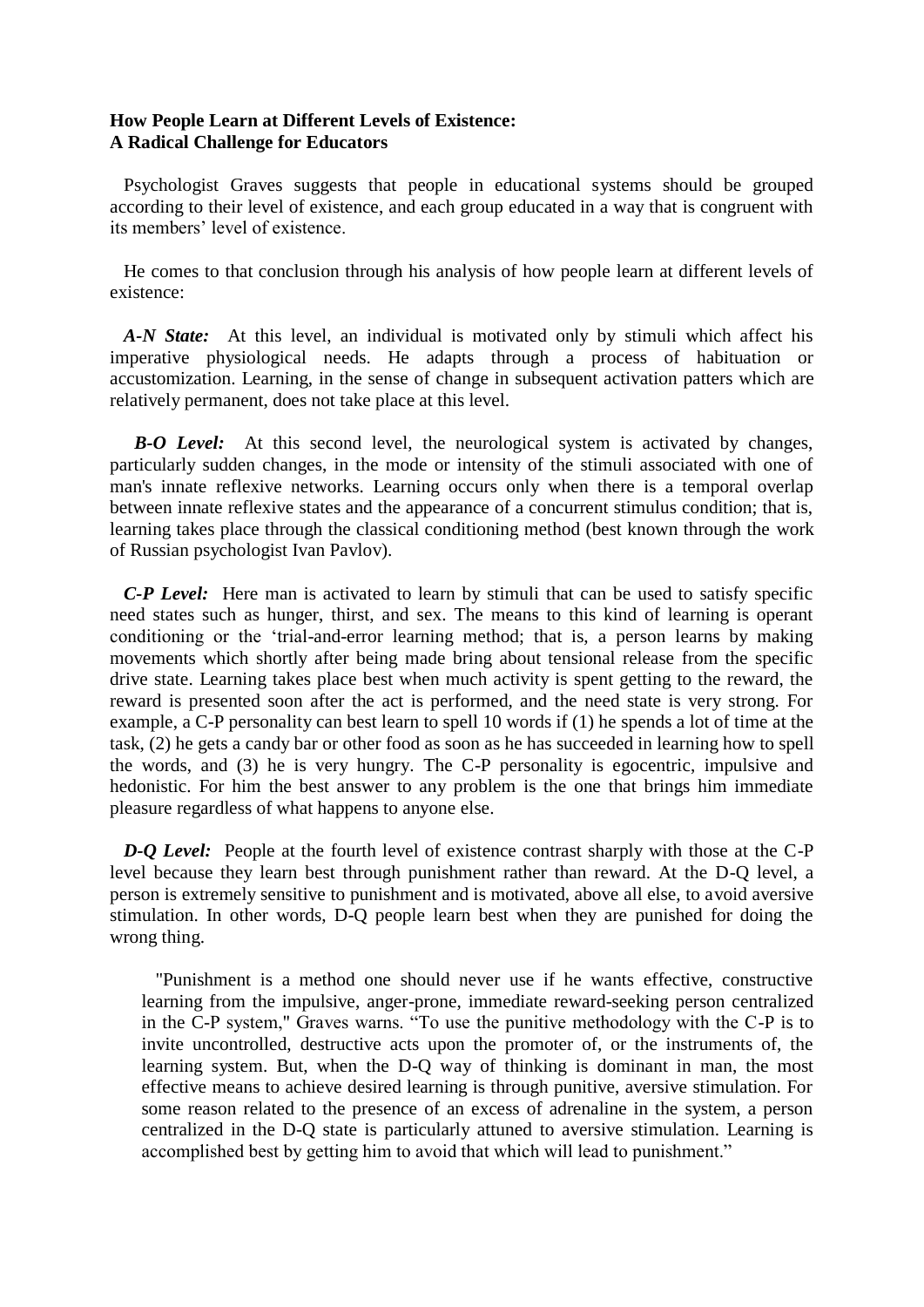In the D-Q state, says Graves, no punishment seems to mean no learning, while too much punishment produces rigid patterns that are very difficult to change, and the wrong punishment seems to leave the person unaffected or to produce negative, hostile learning. For the rigid, authoritarian D-Q personality, learning means spewing back black-or-white answers.

*E-R Level:* At this fifth ['fourth' in text] level, man again learns in an active manner but not in the aggressive, immediate reward, no-punishment fashion as he does at the C-P level. At the E-R level, the major motivating factors include a challenging ideational content and the degree to which the outcomes meet the person's expectations.

 At this level, man can wait for delayed reward if the learning activity is under his own control and is replete with perceptual novelty. Learning at the E-R level does not have to be tied to a specific need state nor is it dependent on immediate reward. The keystones are (1) the opportunity to learn through his own efforts, (2) the presence of mild risk, and (3) much variety in the learning experience.

 *F-S Level:* At the sixth or F-S level, an individual acquires new knowledge and potential behavior best through observation, without any direct external reinforcement for his own acts or without even engaging in the behavior he observes. This learning occurs when people watch how others respond to events in the environment or to symbols such as words and pictures. That is, F-S man learns by watching what happens when other people behave one way or another.

 *G-T and H-U Levels:* Graves is not yet certain how people learn best at these levels.

## **Different Educational Systems Are Needed**

 Since people learn in different ways, Graves maintains that educators must develop separate learning systems for people at different levels of existence.

 At the D-Q level, a person thinks in terms of absolute right and absolute wrong, and for this type of person the rigid, authoritarian, highly moralistic style of many traditional schools, emphasizing memorizing and spewing back material, may be appropriate.

 People at the E-R level introduce situationalism and relativism into their way of thinking. To them there may be many answers to a problem, but there is one *best* answer. They want to comprehend in an impersonal, objective, distant, rational manner. They see learning as a game which has precise rules which, if mastered, will enable them to win the game. They think in terms of analysis, breaking things into their parts, and they prefer to add up their own conception of the parts.

 People who think in an F-S way are unhappy over the absence of personal relevance in any abstractions that are a part of learning. They think in terms of sensing and apprehending rather than in terms of comprehending. They tend to refuse to deal with anything that analyzes or breaks down a learning experience.

 For people at the G-T level, knowledge exists in specific settings. The settings differ and so do the knowers. Several interpretations of any phenomenon are always legitimate, depending on the person, his point of view, and his purpose. For students at the G-T level, a teacher's job